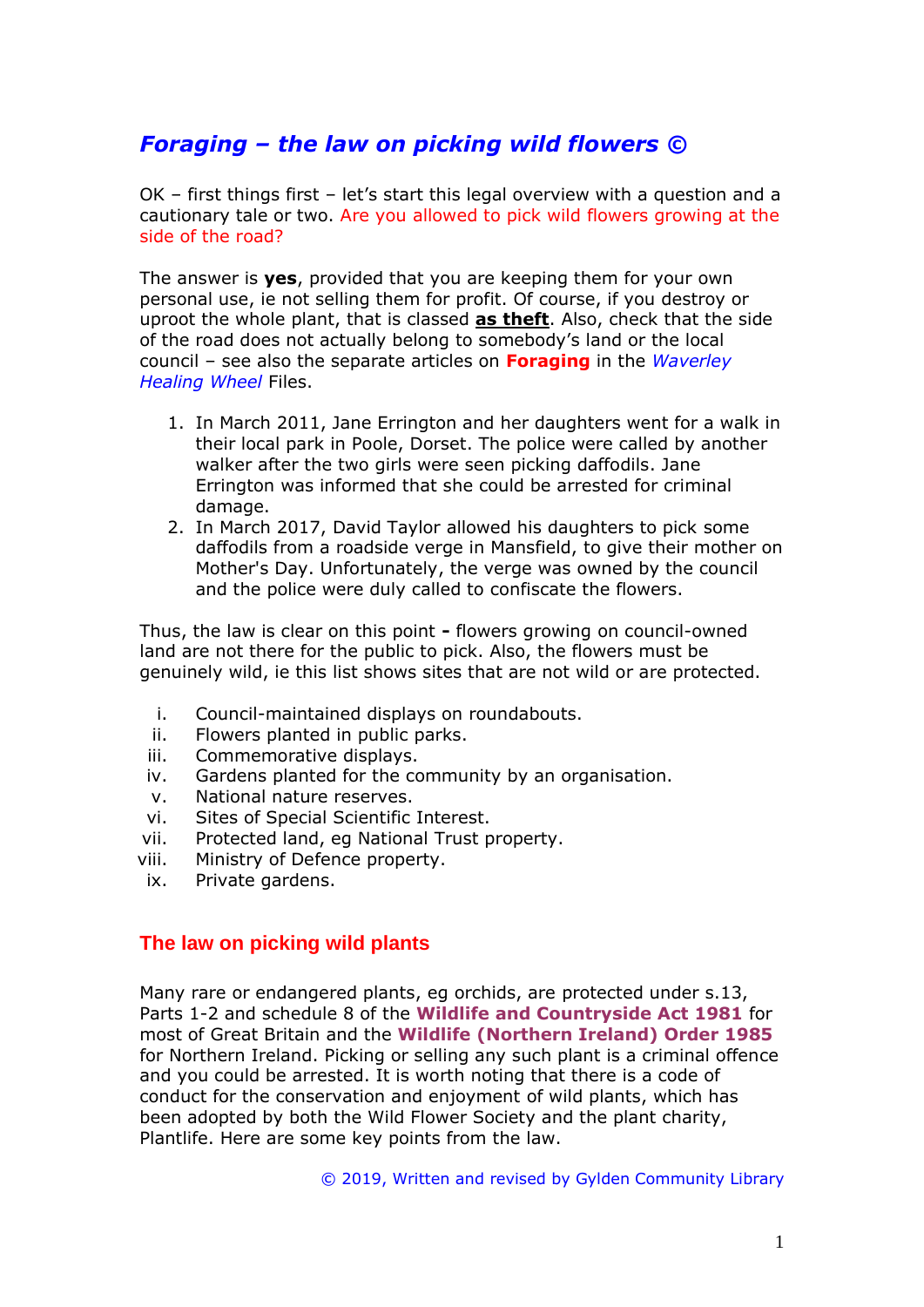- 1. It is illegal to uproot any wild plant without permission from the landowner or occupier. "Uproot" is defined as "to dig up or otherwise remove the plant from the land on which it is growing, whether or not it actually has roots".
- 2. The term, "plant" includes algae, lichens, fungi, mosses and liverworts.
- 3. Many plants growing wild are the legal property of someone and, under the **Theft Act 1968**, it is an offence to uproot plants for commercial purposes without authorisation.
- 4. It is a defence to show that either you obtained a licence from the relevant authority or the damage is a result of a lawful activity and could not reasonably have been avoided.
- 5. Some plants, eg bluebells (Great Britain) and primroses (Northern Ireland) are only protected against picking for sale.
- 6. Sch. 8 of the **Wildlife and Countryside Act 1981** is revised every five years.
- 7. Owners and occupiers may be prosecuted if they destroy plants in protected sites or remove plant material, unless they have first consulted the statutory conservation agencies.

To clarify the law a little, the **Theft Act 1968** states that in the case of plants growing wild on any land, you may take away foliage, fruit or parts of the plant without committing an offence, if you are not taking them for profit. If you do intend to profit from them, you will need the landowner's permission to do so.

Another piece of law is the **Countryside and Rights of Way Act 2000** in regard of access to land. Some of the countryside now has unrestricted access for ramblers, but the act also blocked people removing any parts of plants. There is still a danger of trespass, if you go onto private land without permission from the owner, but trespass is a civil offence rather than a criminal one. If you go on to land using a public right of way or if it's, say, National Trust land – this is known as *implicit permission* by the landowner.

However, even if you're not trespassing, you still may not be allowed to forage or collect plants or flowers. The 2000 Act says that a person is not entitled to be on the land if he *"intentionally removes, damages or destroys any plant, shrub, tree or root or any part of a plant, shrub, tree or root".* So, you can have access to the land, but not be able to forage. It's also worth checking in advance for any specific byelaws that may prohibit foraging.

With the ongoing negotiations for Brexit, it's not yet clear whether the following rare wild plants in the United Kingdom will continue to have legal protection under the *EU Habitats Directive* (92/43/EEC) and the *EC Bern Convention on the Conservation of European Wildlife and Natural Habitats* – such protection stops the intentional picking, collecting, cutting, uprooting, destruction and sale of the plants, seeds and spores.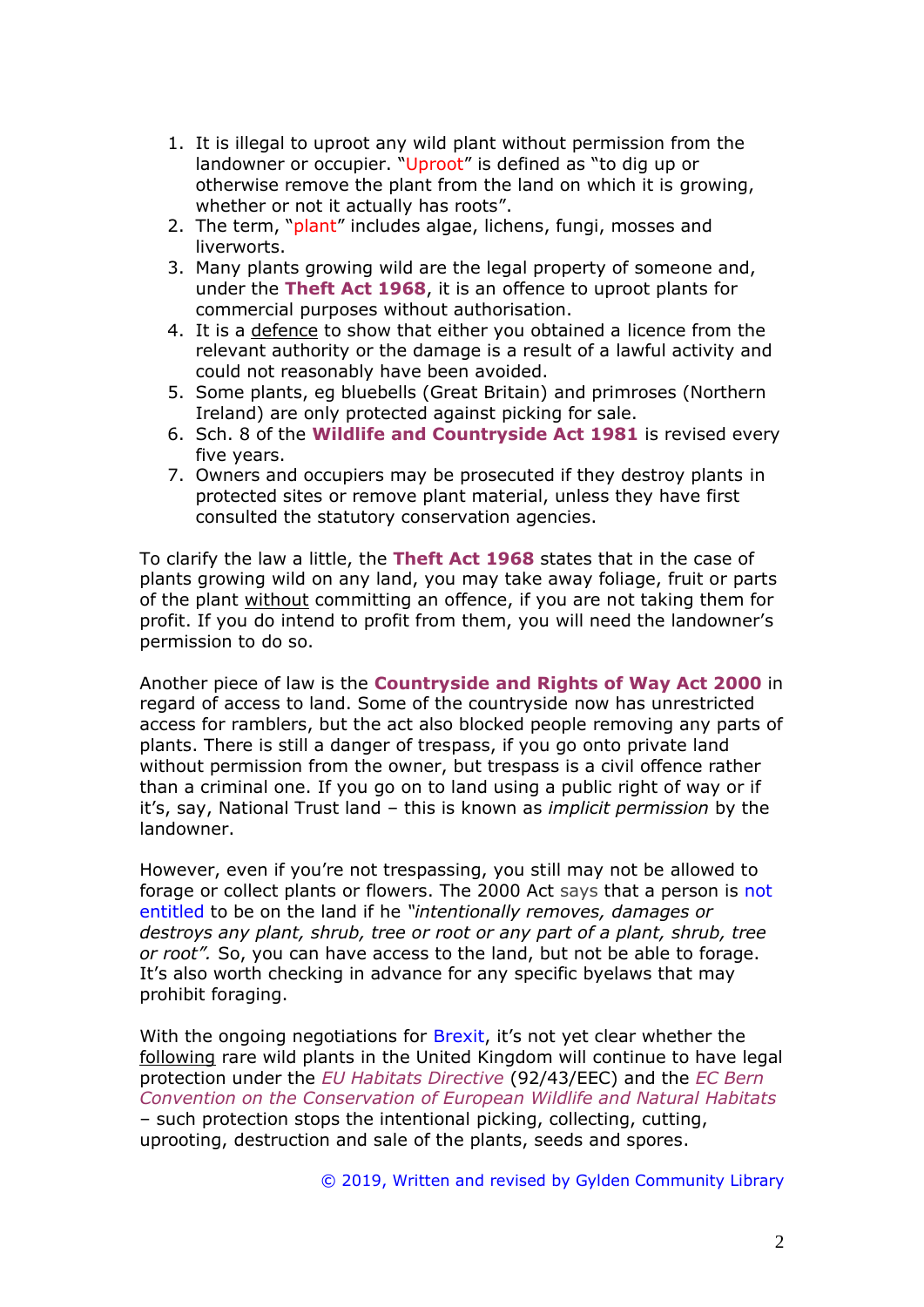- i. Lady's slipper orchid.
- ii. Creeping marshwort.
- iii. Marsh saxifrage.
- iv. Fen orchid.
- v. Early gentian.
- vi. Shore dock.
- vii. Killarney fern.
- viii. Floating water-plantain.
- ix. Slender naiad.
- x. Petalwort.
- xi. Western rustwort.
- xii. Green shield-moss.
- xiii. Slender green feather-moss.

**Note:** in the United Kingdom, the snowdrop is also protected by the *Convention on International Trade in Endangered Species*.

## **Practical guidance on picking wild flowers**

On the other hand, there's all sorts of reasons that may cause damage to wild flowers.

- i. For cooking or eating.
- ii. Botanical collection.
- iii. Educational purposes.
- iv. For photography.
- v. For model making, eg plants for war games.
- vi. For magickal uses.

A good general rule is that if you are not sure about the plants or flowers you see, do not pick or gather them. Data on rare plants can be found in the county rare plant registers. Pick only those plants that you recognise and which you know are widespread or common to that area. Lists of rare species can be obtained from the Joint Nature Conservation Committee (JNCC) website.

Let's look at some of these categories in a little more detail. Private research that involves collecting a small amount of plant material is usually OK, unless we're talking about rare species. Quite a few people do pick little pieces of lots of plants for their own collections – so that they can become more knowledgeable for the future. The caveat is what was mentioned earlier, ie if you're not sure about a plant (whether it's protected or not), then leave it alone.

It's possible to obtain licences for collecting small pieces from rare plants, but the general rule is to go foraging, armed with a handy field guide to the plants. Perhaps these guidelines might help: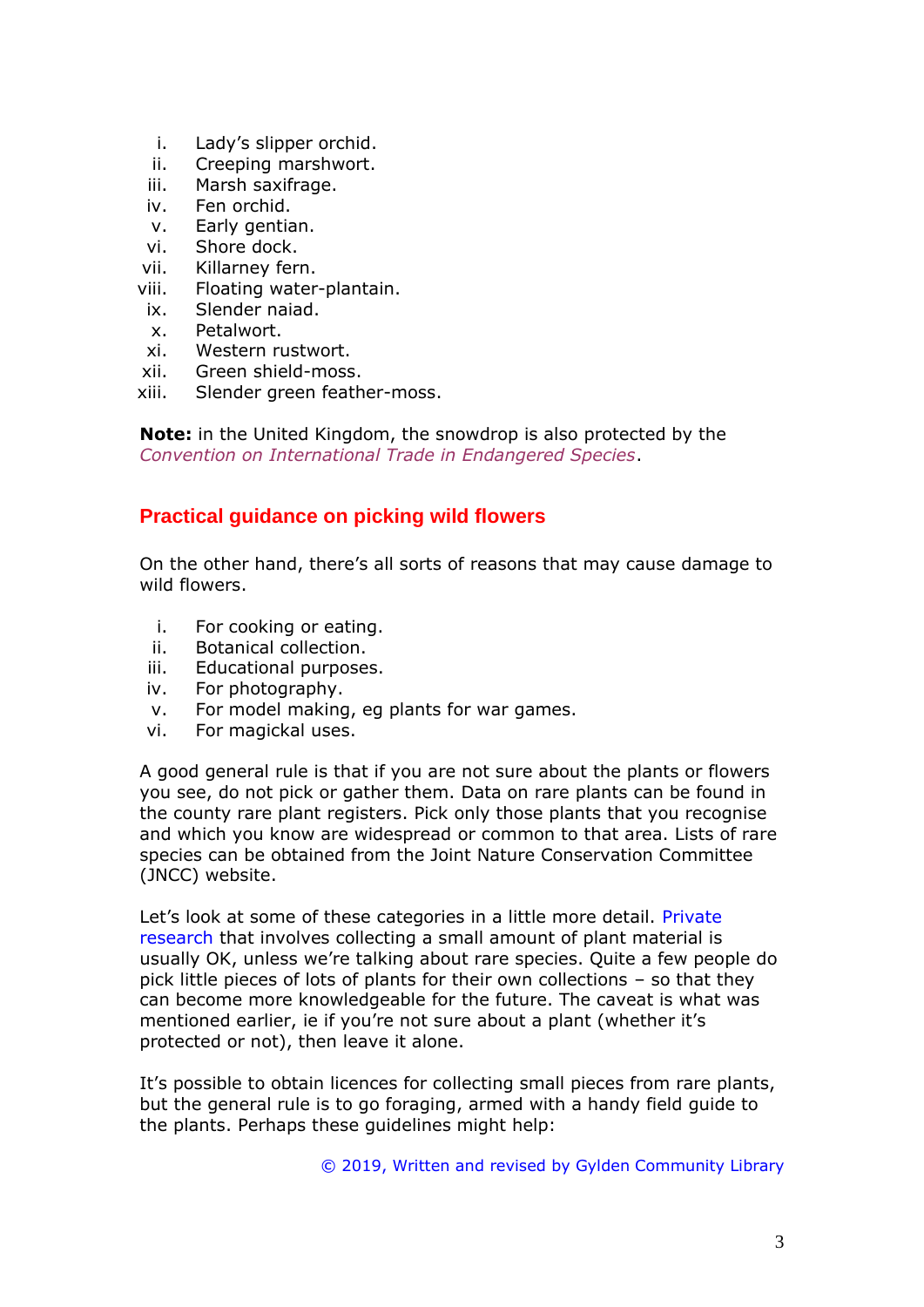- i. A small piece tends to mean a single leaf or flower, some mossy stems or a bit of lichen.
- ii. Take flowers and foliage only from large patches of the plant.
- iii. Only pick in moderation so that plenty is left for others.
- iv. Do not pick flowers that will wilt before you get them home, eg poppies.
- v. Try not damage other surrounding vegetation when picking flowers.
- vi. If you have obtained permission from the landowner, only gather a minimum of mosses, liverworts, lichens or algae.

With educational trips (eg schools or cub scouts), the leaders or teachers should remember their responsibility to obtain the requisite permission from landowners. A large group of people can cause a lot of damage to wild plants from camping, playing games or just idle picking of flowers. Thus, supervisors of such groups should know the rules about picking wild flowers or damaging plants in advance.

Plant photography is very popular, but still needs some care. If taking a photo, try not to damage surrounding plants, such as moss or lichens by treading on them. Another hazard is that a picture of a rare plant may give away its location to potential collectors. If you do find a rare species, the best thing to do is take a picture and inform the local wildlife trust or conservation body.

Picking flowers for magick or for kitchen witchery is subject to all the restrictions and guidelines described earlier, but with some caveats over the amounts needed and the timing of your collection. Of course, some plants are not exactly exempt from the law, but will never come under the heading of rare species, eg nettles, which are brilliant for healthy drinks against colds or flu and are found everywhere – such as this one: **nettle soup**.

#### **What you will need:**

16-20 tablespoons chopped nettles

2lbs cubed/diced and cooked beef

1½ pints chicken stock

8 tablespoons barley

Salt and pepper to season

Mix all the ingredients in a pot or saucepan and simmer until the barley is completely cooked.